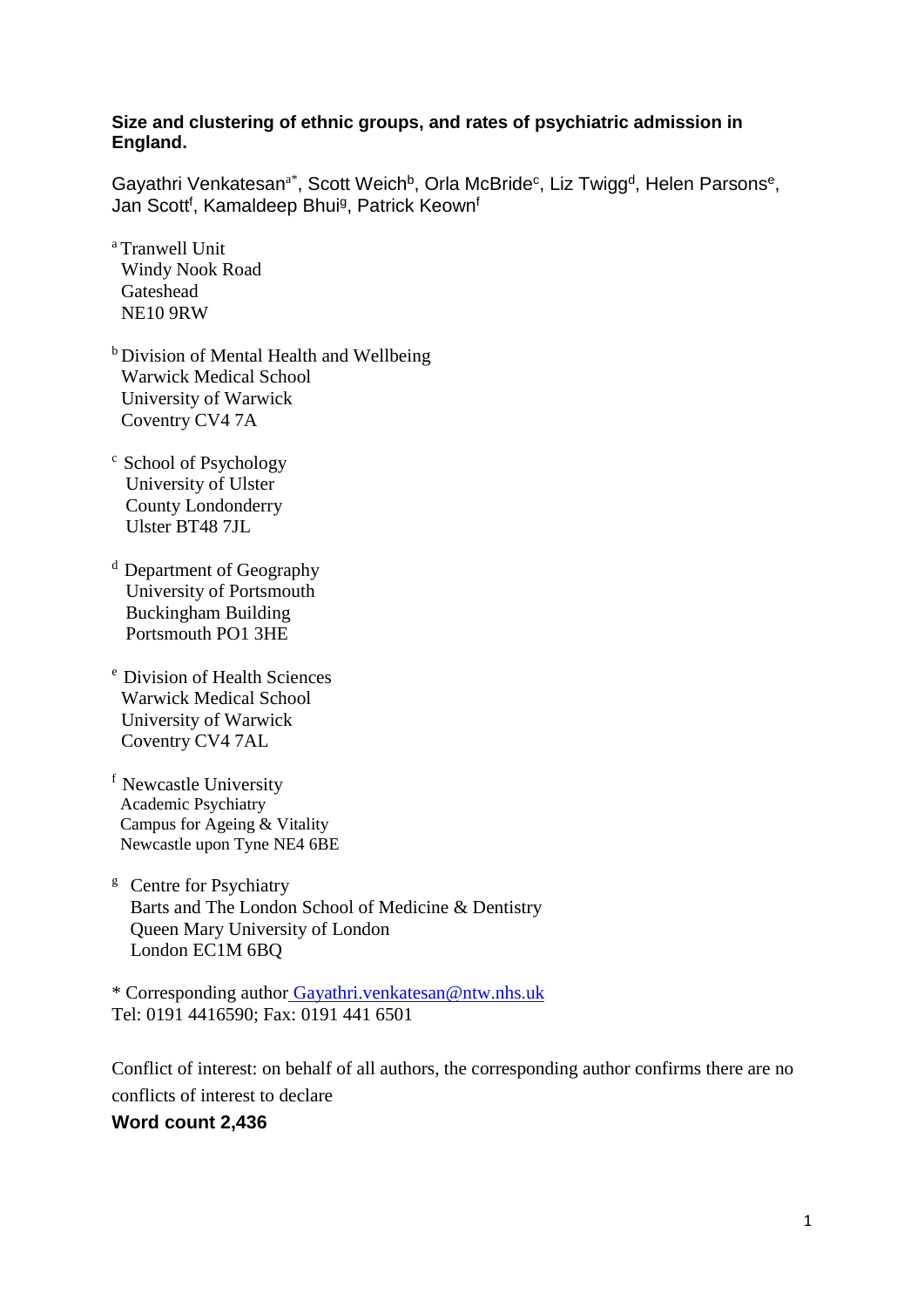### **Abstract:**

**Aims and Methods**: To compare rates of admission for different types of severe mental illness between ethnic groups and to test the hypothesis that larger and more clustered ethnic groups will have lower admission rates. This is a descriptive study of routinely collected data from the NHS in England.

**Results**: There was an eightfold difference in admission rates between ethnic groups for schizophreniform and mania admissions, and a fivefold variation in depression admissions. On average Black and Minority Ethnic (BME) groups had higher rates of admission for schizophreniform and mania admissions but not for depression. This increased rate was greatest in teenage years and early adulthood. Larger ethnic group size was associated with lower admission rates. However greater clustering was associated with higher admission rates.

**Clinical implications:** Our findings support the hypothesis that larger ethnic groups have lower rates of admission. This is a between group comparison rather than within each group. Our findings do not support the hypothesis that more clustered groups have lower rates of admission. In fact they suggest the opposite: groups with low clustering had lower admission rates. The BME population in the UK is increasing in size and becoming less clustered. Our results suggest that both these factors should ameliorate the over-representation of BME groups amongst psychiatric inpatients. However this over-representation continues and our results suggest a possible explanation namely changes in the delivery of mental health services, particularly the marked reduction in admissions for depression.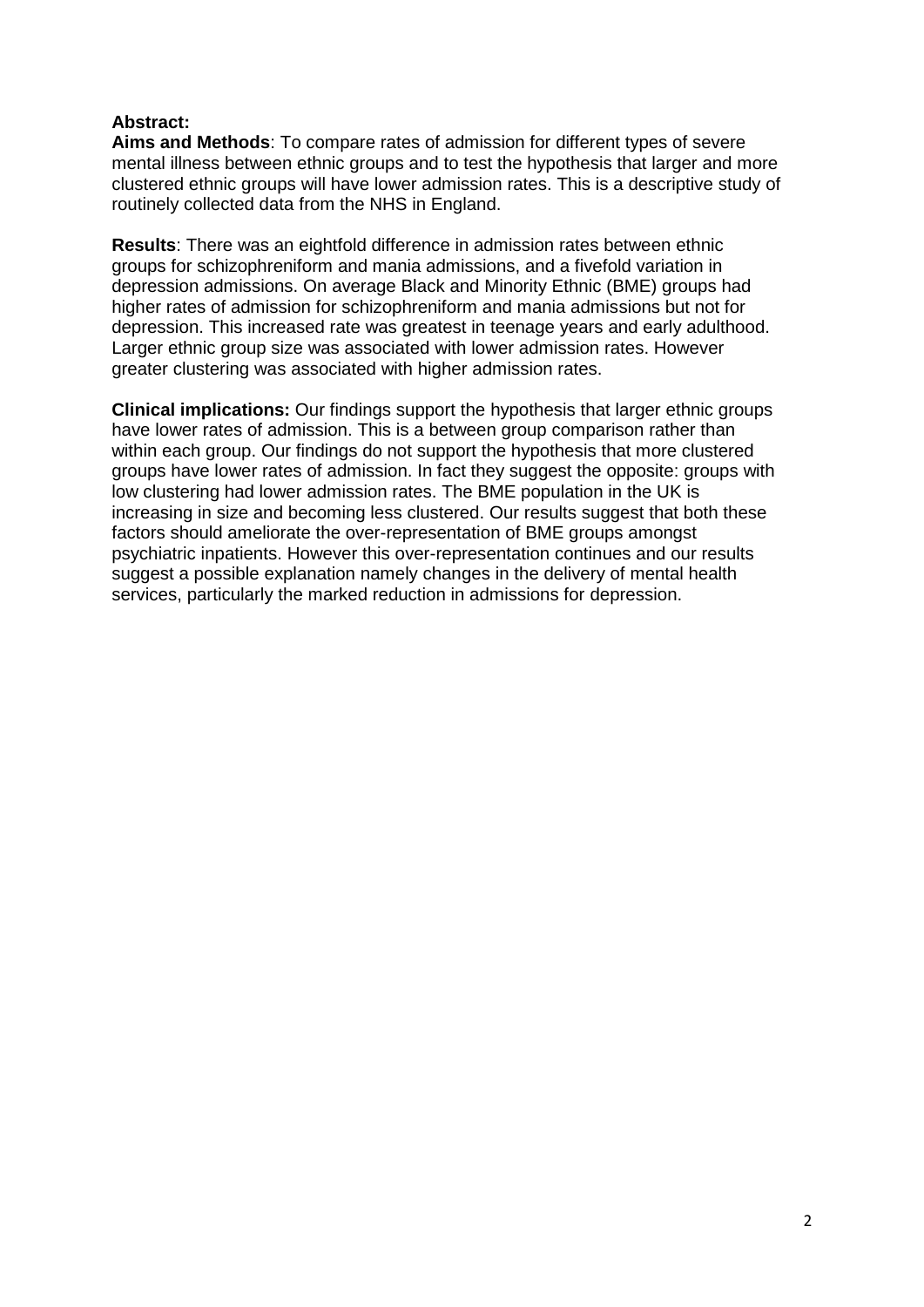#### **Introduction:**

It has been known for some time that Black and Minority Ethnic (BME) groups are over represented among psychiatric inpatients in the National Health Service.<sup>1</sup> The Count Me In census confirmed that this over-representation persists and may be becoming more pronounced.<sup>2</sup> The census also consistently demonstrated significant variation between BME groups; with most having higher rates but some having lower admission rates when compared with the national average. These differences in admission rates are likely to be explained by three main factors: differences in the incidence and rates of mental disorder; service-related factors such as pathways into inpatient care; changes in the size and distribution of the ethnic minority groups in the UK.1,3,4,5

One of the earliest demonstrations of the ethnic density hypothesis was on psychiatric admission rates in Chicago by Faris and Dunham.<sup>6</sup> Several subsequent studies have supported this idea of a 'protective' ethnic density effect whereby individuals living in areas with a greater proportion of people of the same ethnicity have better health.<sup>7,8,9,10</sup> However not all studies have consistently found results that support the ethnic density hypothesis.<sup>11</sup> A study at a wider regional scale in England failed to show any effect within individual ethnic groups, but there was some evidence to support differences between ethnic groups.<sup>12</sup>

In response, Halpern argued that within group ethnic density operates at a local level, for example by reducing levels of ethnic discrimination and increasing levels of social support, and may not be detected when the scale of investigation is at a regional or national level.<sup>13</sup> Halpern made two predictions about between group effects that might be evident at a larger scale: (i) smaller ethnic groups will tend to have higher psychiatric admission rates than larger groups, and (ii) groups that have a stronger tendency to cluster together will tend to have lower admission rates. We aim to empirically test these two predictions at a national level in England by linking NHS mental health admission rate data from 2005/06 to UK census ethnic group population estimates. We will achieve this by examining national level mental health admission rates for each BME group according to the population size of each group, and the degree of clustering of each group across England.

#### **Methods:**

Rates of admission were calculated for the 16 ethnic groups as used in the UK census, whilst controlling for age and symptom type.

#### Population**:**

The population size of each ethnic group was obtained from 'Understanding Population Trend and Processes' section of Ethnic Group Population Projection (ETHPOP) Database. This is a web resource maintained by the University of Leeds which provides projections of each ethnic group at various levels including at national level.<sup>14</sup>

The Index of Dissimilarity was used as a measure of clustering of each ethnic Group.<sup>15</sup> This ranges from 0 indicating full integration and 100 indicating full segregation. Less than 40 indicate low levels of segregation and 40 or more indicates moderate to high levels of segregation.<sup>16</sup> Data was obtained from the Centre on Dynamics of Ethnicity website.<sup>17</sup>

Number of admissions and symptom type:

Routine clinical data was used. The number of inpatient episodes in the NHS (Finished Consultant Episodes) in 2005/06 was obtained for three broad diagnostic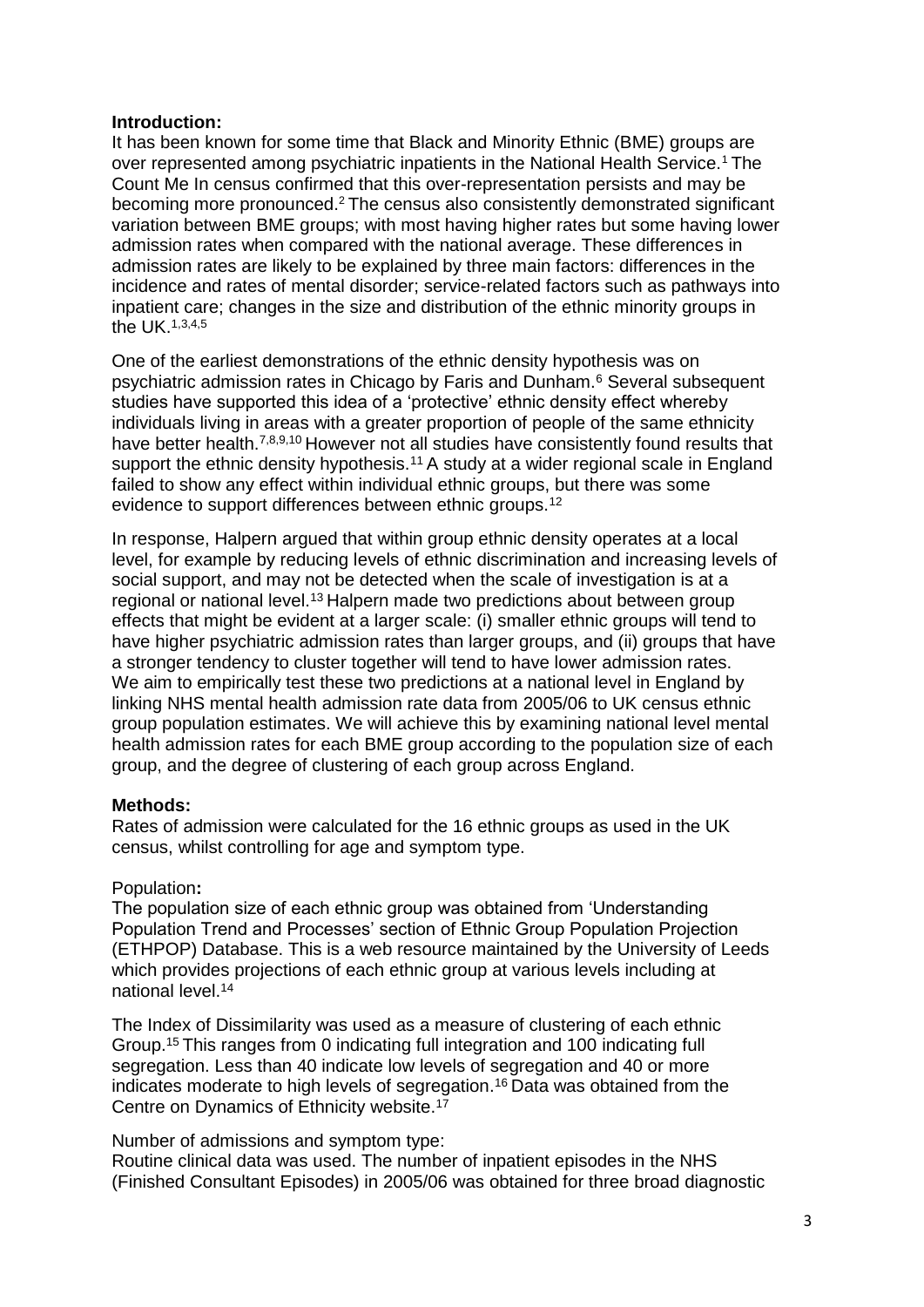groups: schizophreniform (schizophrenia and related disorders); mania (manic episodes); and depression (unipolar and bipolar depressive episodes).

### Age at admission:

Five age bands were created: 10-19; 20-29; 30-39; 40-49;50-59. The age range was restricted to 10-59 years for two reasons. Firstly, there are far fewer admissions for these diagnostic groups prior to teenage years. Secondly, beyond 60 years of age the population size of several ethnic groups is so small even at the national level, that there are too few admissions for the calculation of meaningful rates to be possible.

# Rates:

Rates of admission were calculated per 100,000 population for each ethnic group. Age standardisation was used to compare the 16 groups by assuming each group had the same population as the European Standard.

### Relative rates:

The average rate of admission for BME groups was compared with the white British group to calculate relative rates for each of the 10-year age bands.

### Outlier:

One group (Other Black) had rates that were consistently outside the spread of the other groups. Subsequent years of the Count me in Census showed that this was the one group that decreased in size as self-recording of ethnicity improved instead of staff recording of ethnicity. An adjustment was made for this by distributing the excess admissions among four other groups (black Caribbean, black African, mixed white and black Caribbean, mixed white and black African). For more information please consult Appendix 1.

# **Results:**

# **Rates of admissions**

The average (sd, range) age standardised rate of admission per 100,000 was 139.3 (89.9, 46.7–335.0) for schizophreniform, 30.0 (16.3, 6.6-53.5) for mania and 66.9 (23.9, 21.9–106.6) for depression. There was an eight fold difference in rates of schizophreniform and mania admissions, and a fivefold difference in the rate of depression admissions between ethnic groups. The rate of admission in the white British group was within the range for all three types of admission, albeit in the lower end of the range for schizophreniform (59.3) and mania (14.3), and the middle of the range for depression (63.7).

# **Relative rate of admission**

In each of the 10 year age bands the average relative rate of admission for BME groups was higher than the white British group for schizophreniform and mania admissions, but not for depression. These differences were most pronounced in younger age bands and tended to decrease with age. The relative rate of admission for mania dropped the most from 3.5 (1.6-5.4) to 1.7 (1.2-2.3). The relative rate of admission in schizophreniform dropped from 2.9 (2.0-4.0) to 2.3 (1.6-3.1). In depression the relative rate was 1.5 (0.9-2.2) in those aged 10-19 years and 1.1 (0.8-1.3) in those aged 50-59 years. See Figure 1.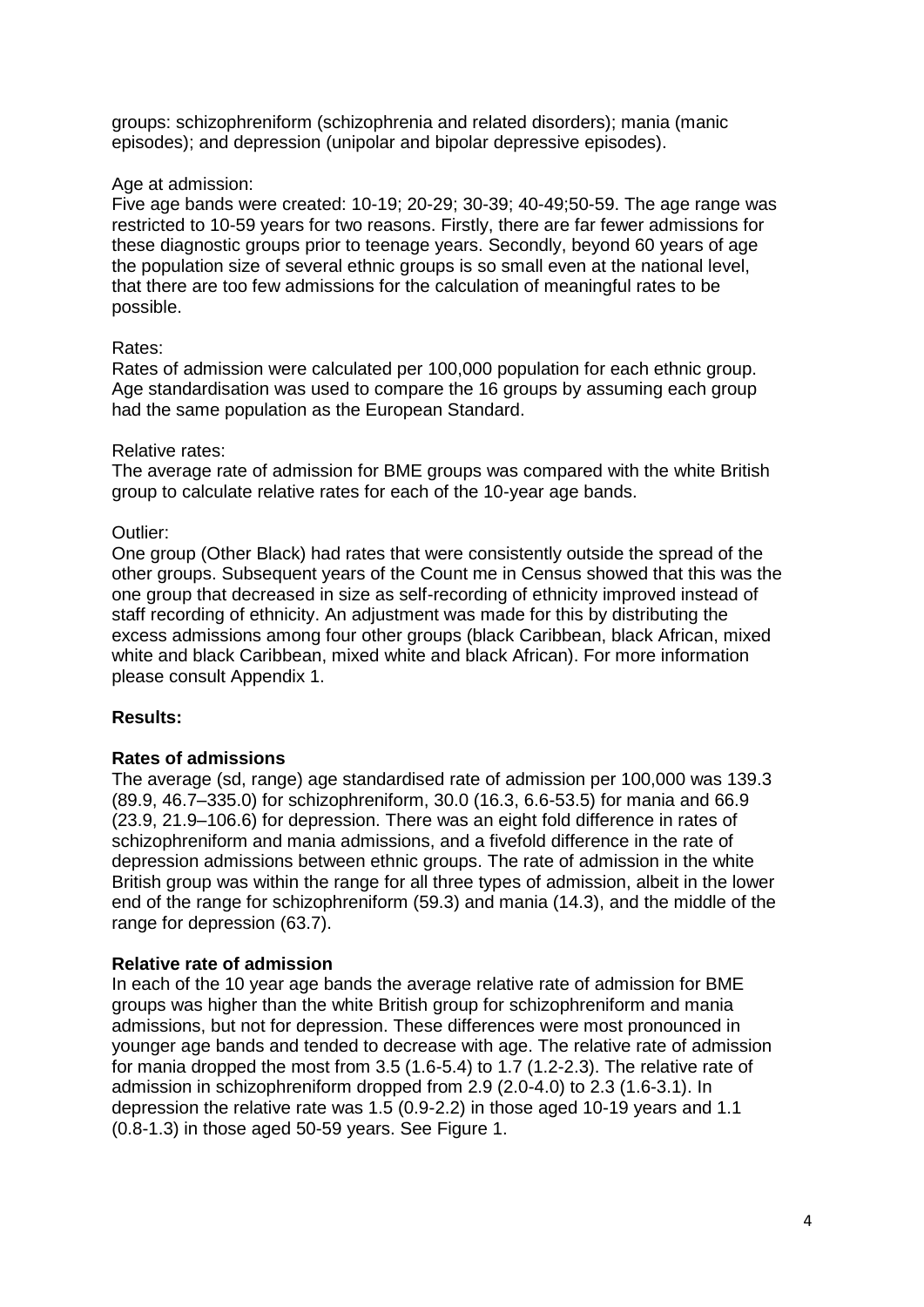### **Association of rate of admission with group size and clustering**

The mean (sd) index of dissimilarity score for the 16 ethnic groups (including white British) was 46% (13) with a range of 27% to 67%. The average population size for those aged 10-59 years was 2,116k with a range of 65k to 28,170k. There was a moderate positive rank correlation between the index of dissimilarity score and rates of admission for schizophreniform, and a weak correlation with rates of admission for mania, and no correlation with rates of admission for depression. In contrast there was a weak or moderate negative rank correlation between the size of each of the 16 ethnic groups and the corresponding age standardised rate of each category of admission. See Table 1.

Ethnic groups with populations age between 10 and 59 years that were larger than half a million had relatively low rates of admission. Smaller ethnic groups with low levels of clustering (< 40% index of dissimilarity) also tended to have lower rates of admission. Smaller ethnic groups with high levels of clustering (> 40% on the Index of Dissimilarity) had higher rates of admission.

# **Table 2. About here.**

This pattern was most evident in schizophreniform admissions where rates were three times higher on average in small clustered groups, and twice as high for mania admissions. This increase was least evident in depression admissions where rates were about 60% higher in small clustered groups. See Table 2.

### **Discussion:**

In line with previous studies our results demonstrate an increased rate of admission in the majority of BME groups. There was a significant amount of variation in admission rates between ethnic groups, and there appeared to be an interaction with age. Our results showed the greatest increase in admission rates was in teenagers and young adults. In contrast the AESOP study indicated that the incidence of psychosis remains raised in ethnic minority groups throughout the age range of our study.18 This may indicate a reduced risk of re/admission with increasing age in BME groups relative to the white British population.

Our findings provide support for the hypothesis that larger ethnic groups have lower rates of admission. This is a between group effect rather than a within group effect. In this study located in England which had a population age 10-59 years of 40 million, ethnic groups with populations over half a million had lower rates of admission. Our findings do not support that hypothesis the more clustered groups have lower rates of admission. In fact they suggest the opposite: groups with low clustering had lower admission rates. Again it is important to emphasise that this study only looked at between group effects, and did not investigate within group effects.

The BME population in the UK is increasing in size and becoming less clustered.<sup>16</sup> Our results suggest that both these factors should ameliorate the overrepresentation of BME groups amongst psychiatric inpatients. However the Count Me In census indicated that this over-representation continues. The answer may lie in changes in the delivery to mental health services. We have previously shown that that whilst rates of admission have fallen across England, one of the largest reductions has been in admissions for depression, whilst admissions for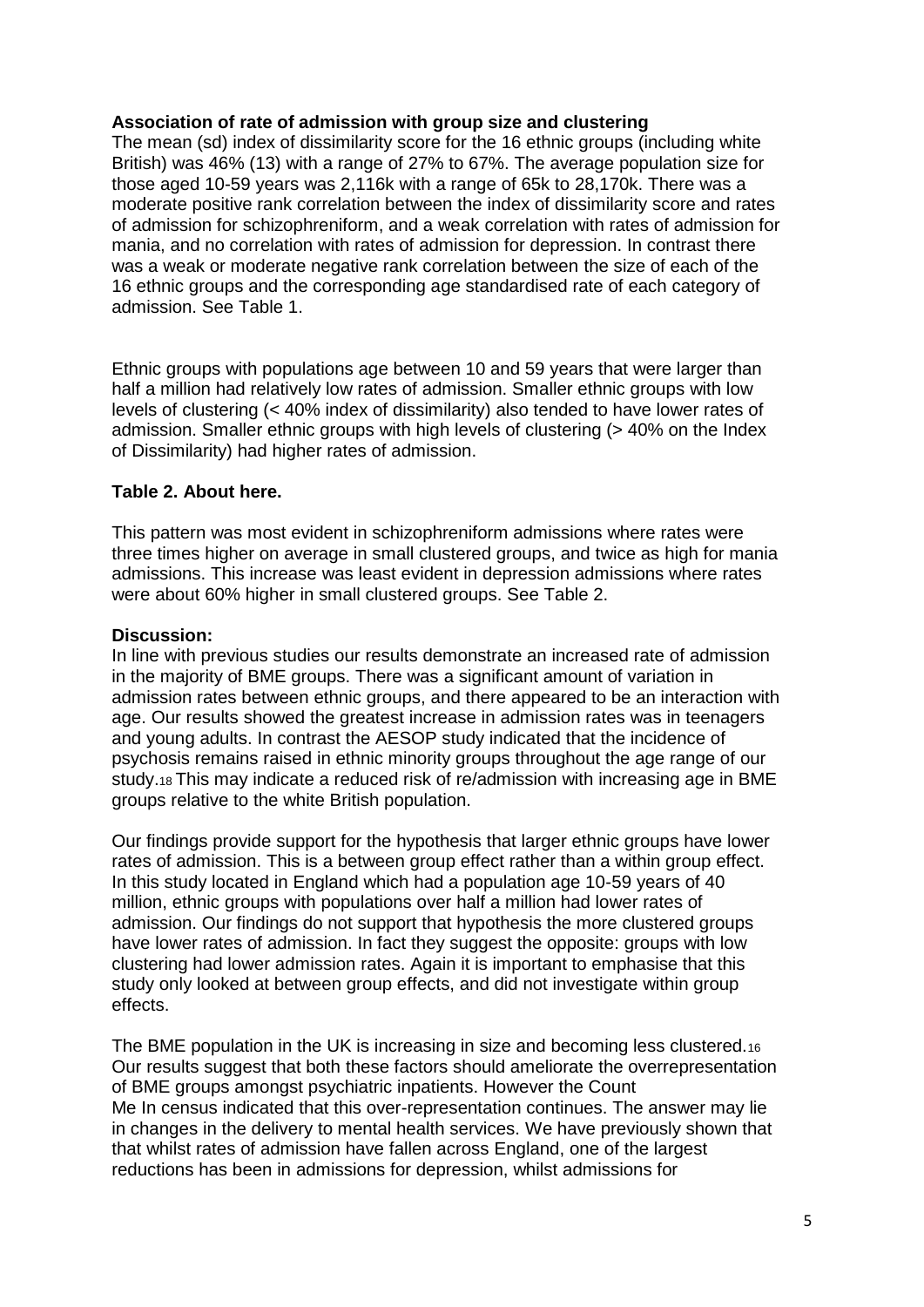schizophrenia and mania have shown only a modest if any reduction.<sup>19</sup>

In this paper we have shown that the increased rate of admission for BME groups was confined to schizophreniform and mania but was not found in depression. So all other things being equal, reducing the rate of admissions for depression alone will have the unintended consequence of increasing the overrepresentation of BME groups in the psychiatric inpatient population. The same applies to interventions that are more effective in reducing admissions in adults over 35 years of age than in younger adults such as crisis resolution home based treatment.<sup>20</sup>

#### **Limitations**

Gender specific data were not available; hence standardisation by gender was not possible. The diagnostic information was from routine clinical practice. For the majority of patients ethnicity was self-determined, but for a minority of patient the ethnicity category would have been picked by staff.

It is impossible to avoid ecological fallacy while analysing population level data. . This ecological study is undertaken at national level and therefore the results may be affected by the ecological fallacy (i.e associative results observed at this national level are not necessarily replicated at the individual or smaller geographical level.<sup>21</sup> However the finding of an association between ethnic groups and higher rates of detention that we present is fully consistent with a number of studies that have found higher rates of psychosis and admission amongst individuals from BME groups.

Local area of residence is likely to reflect aspects of group membership dynamics such as local ethnic density, dissimilarity, and sense of membership. These are likely to be more fluid than individual level variables. We argue that ethnicity may operate at different levels, including at the individual level, local area, regional, national and perhaps even beyond national boundaries but our national level data did not allow us to investigate these nuances.

This study has information on the number of admission in England for each ethnic group. It does not have any individual level data or local area data. A further study is required with a more detailed data set with detention outcomes recorded at an individual, local area, regional and national level and corresponding explanatory variables as our previous study.<sup>22</sup> We need to think about dual diagnosis, specific substance use and multiple admissions in future studies.

#### **Clinical Implications**

If these associations are replicated then this study has several implications. The first is that as ethnic groups increase in size and become more evenly spread, relative rates of admission will fall.

Secondly any change in the pattern of admission, according to broad diagnostic groups and symptom type, or age is likely to affect the ethnic make-up of the psychiatric inpatient population. For example home based treatment as an alternative to admission has been shown to be more effective for depression and for adults over the age of 35. An indirect consequence of this could be an exacerbation of the over representation of BME groups amongst the remaining inpatient population.

Future research in this area will model the impact that population change and changes in psychiatric practice since 2005/6 have had on the psychiatric inpatient population over the subsequent decade.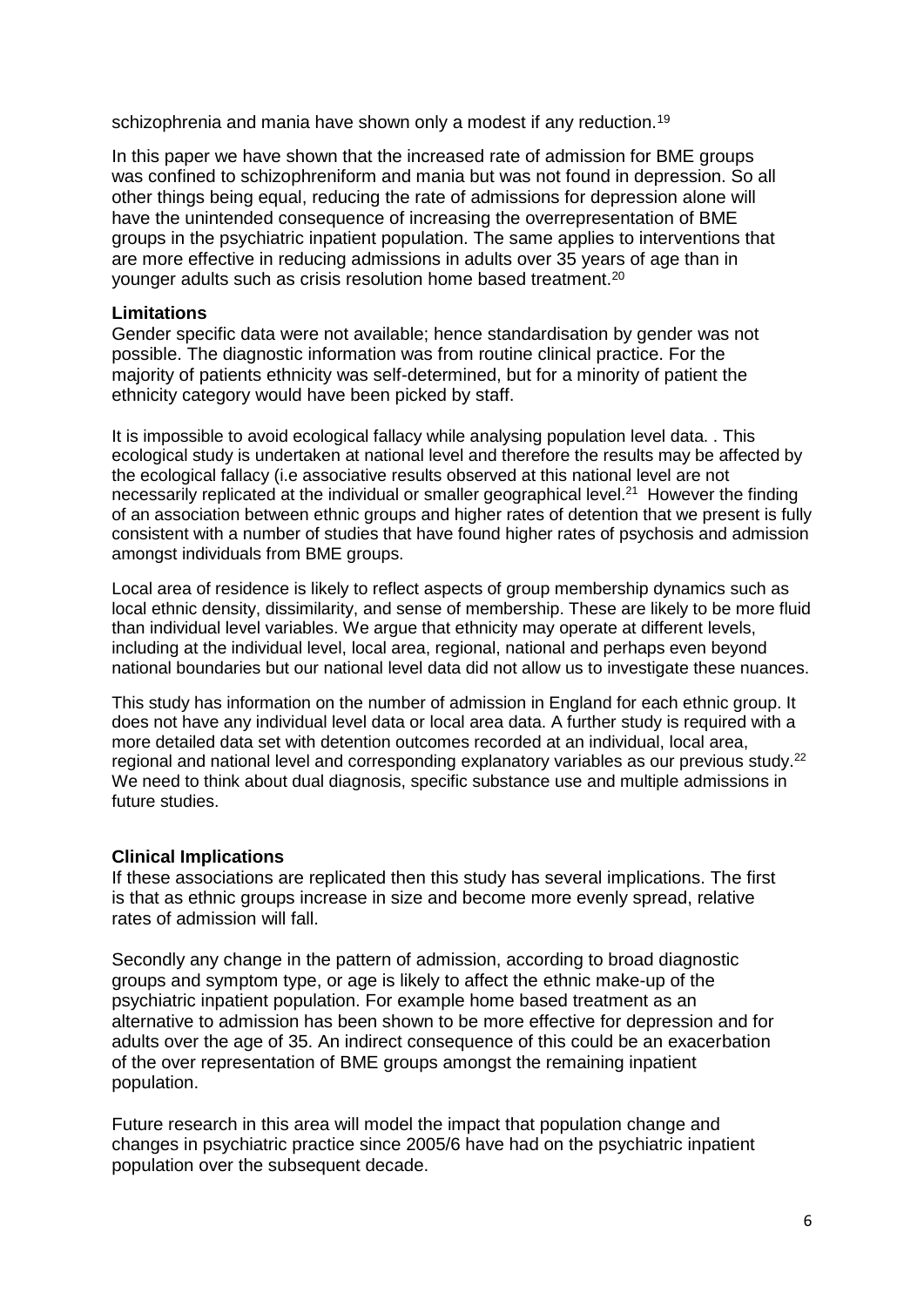**Table 1. Spearman's correlation between age standardised rates of admission and ethnic group population size and the index of dissimilarity score for each group. The data are for 16 ethnic groups in England.**

|                                        | Schizophreniform                         | Mania                                    | <b>Depression</b>                        |
|----------------------------------------|------------------------------------------|------------------------------------------|------------------------------------------|
| Index of<br>dissimilarity              | $rho = +0.50$<br>$p = 0.047$<br>$N = 16$ | $rho = +0.20$<br>$p = 0.464$<br>$N = 16$ | $rho = +0.04$<br>$p = 0.888$<br>$N = 16$ |
| <b>Population size</b><br>aged 10 - 59 | $rho = -0.39$<br>$p = 0.141$<br>$N = 16$ | $rho = -0.47$<br>$p = 0.064$<br>$N = 16$ | $rho = -0.21$<br>$p = 0.444$<br>$N = 16$ |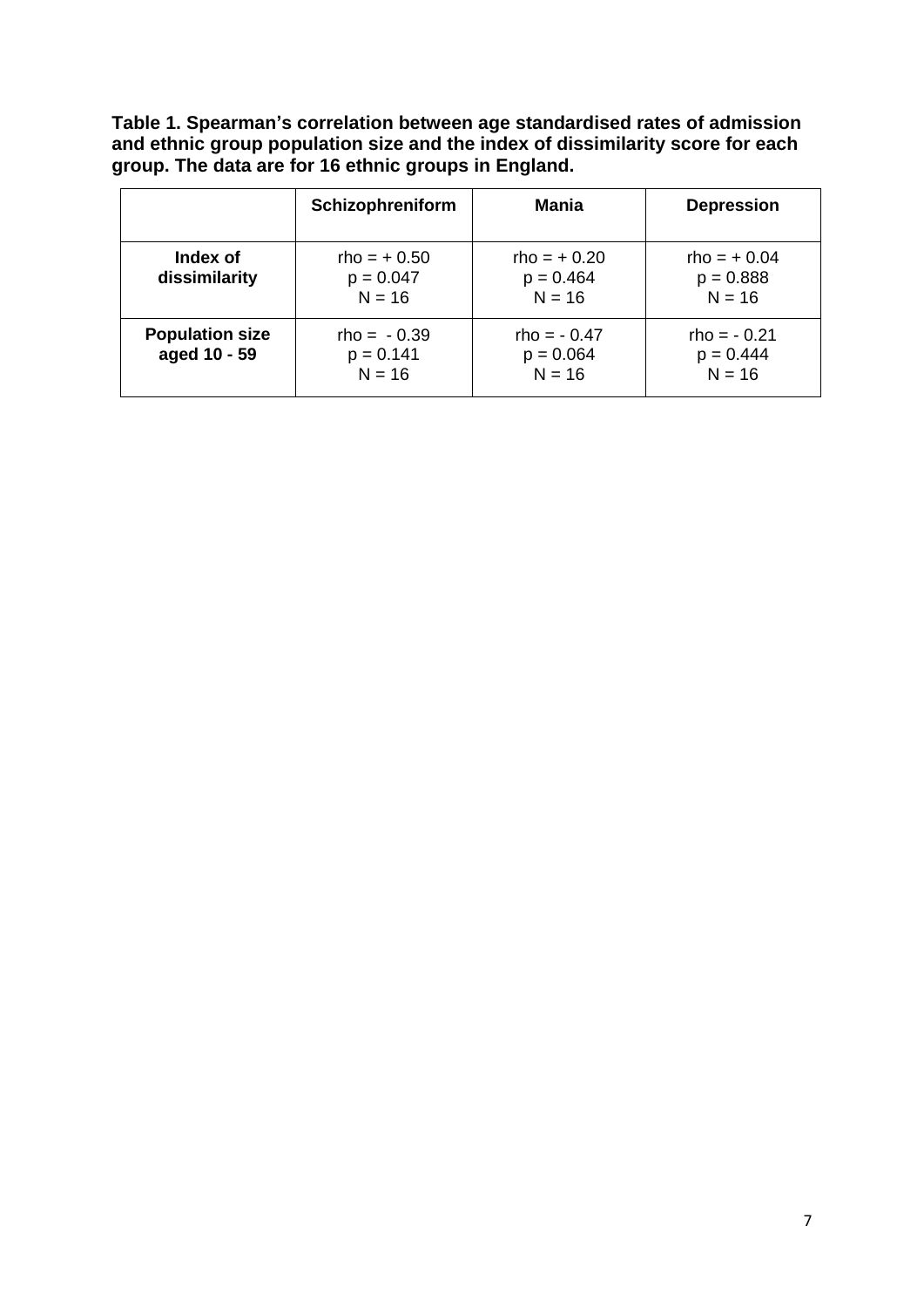**Table 2. The rate of admission in 16 ethnic groups including white British for schizophreniform, mania and depression according to large or small group population size and high or low group clustering.**

|                            | Population $> 500,000$<br>aged 10-59 | Population $<$ 500,000<br>aged 10-59 |                       | <b>ANOVA</b>              |
|----------------------------|--------------------------------------|--------------------------------------|-----------------------|---------------------------|
|                            |                                      | <b>Index of dissimilarity</b>        |                       |                           |
|                            |                                      | $< 40 \%$                            | > 40%                 |                           |
| No. ethnic groups          | $N = 4$                              | $N = 4$                              | $N = 8$               |                           |
| Schizophreniform<br>95% CI | 71.6<br>38.2, 105.0                  | 73.0<br>7.1, 138.8                   | 206.4<br>141.1, 271.7 | $F = 9.51$<br>$p = 0.003$ |
| Mania<br>95% CI            | 17.9<br>8.0, 27.7                    | 19.3<br>$-4.1, 42.3$                 | 41.3<br>30.6, 52.1    | $F = 6.98$<br>$p = 0.009$ |
| Depression<br>95% CI       | 56.9<br>21.9, 92.0                   | 50.8<br>0.0, 101.6                   | 80.0<br>68.8, 91.1    | $F = 3.16$<br>$p = 0.076$ |